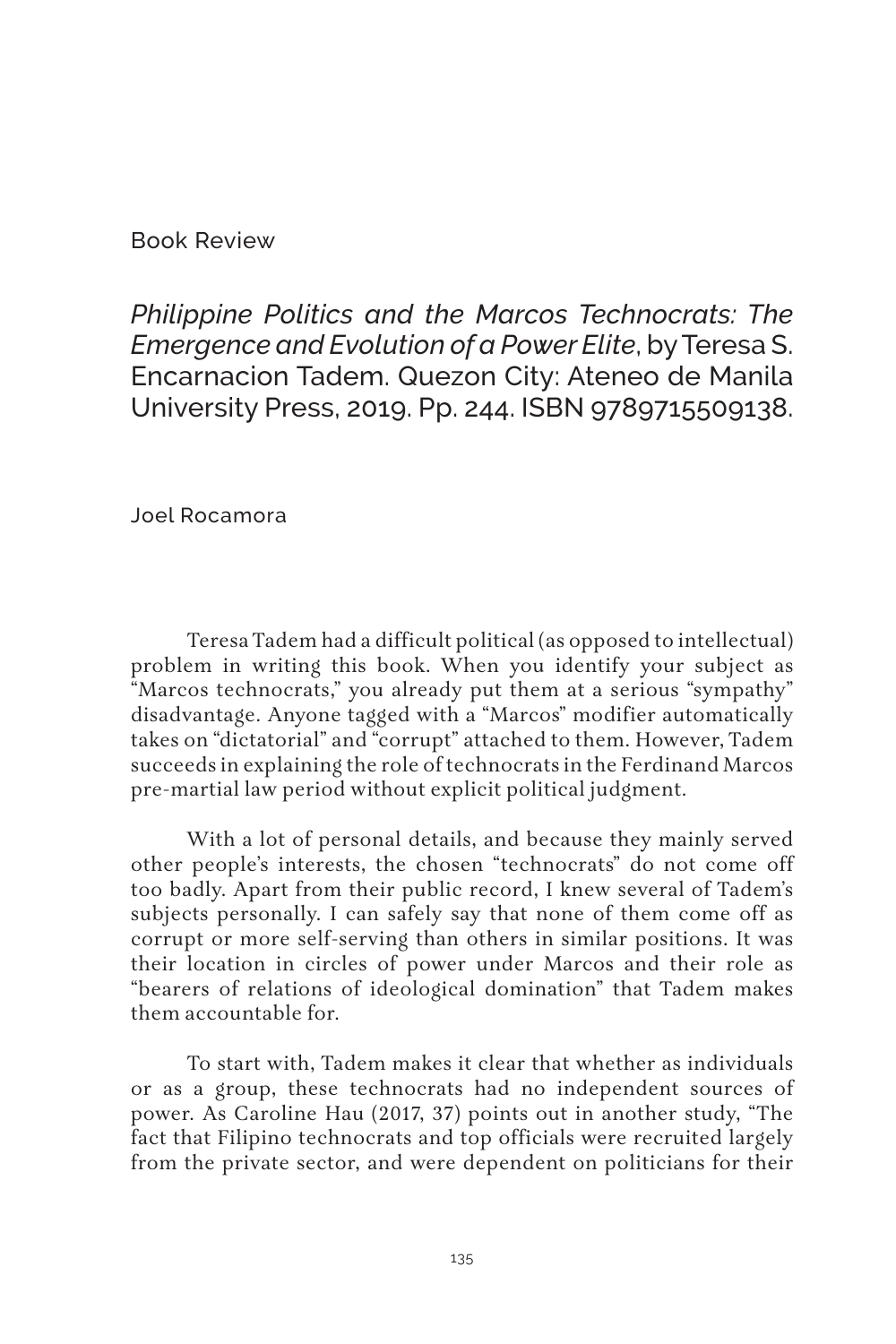*Philippine Journal of Public Policy: Interdisciplinary Development Perspectives* (2020)

appointment, meant that the bureaucracy did not have sufficient autonomy to formulate macroeconomic, trade, and other policies that could be isolated from the sectarian interests of the political and economic elites."

This group of technocrats were justifiably called "Marcos technocrats" because their role derived most importantly from Marcos's ambitions for the kind of regime he wanted to craft. Their role changed markedly in the latter part of the Marcos martial law regime when Marcos's health deteriorated. At that point, "technocrats" recruited by First Lady Imelda Marcos took on competing roles. Marcos's role becomes even more pronounced when you contrast it with Rodrigo Duterte's "technocrats." Duterte has shown little interest in economic policy, and Finance Secretary Carlos Dominguez has a power base in the Mindanao business elite.

Marcos, unlike Duterte, could claim intellectual capacity as a lawyer and a politician. Both took liberties with the law and took authoritarian shortcuts. While Duterte allowed his assistants, Vitaliano Aguirre and Jose Calida, most glaringly, to mutilate the legal system, Marcos struggled to provide legal justification for his actions. While Duterte's cabinet, with a few exceptions, is made up of intellectual lightweights dredged from Davao City and the San Beda College of Law, Marcos surrounded himself with technocrats with graduate school pedigrees.

Tadem's analysis takes off from Paul Hutchcroft on how American colonial policy led to a weak bureaucracy and strong oligarchy:

It is in this kind of condition where elite theories ultimately fail to thoroughly examine the role of technocracy. Although they are considered the elites who bear a new occupation (managers, administrators of the state sector, upper level professionals), 'they are not an independent group but are rather part of the higher bourgeois order or, to the degree that they find themselves in a contradictory situation, ultimately too close to the bourgeois to break with it' (Oppenheimer 1985, 131) (p. 95).

Tadem's analysis is decidedly progressive, advancing the work of Temario Rivera, Walden Bello, and Antoinette Raquiza among others.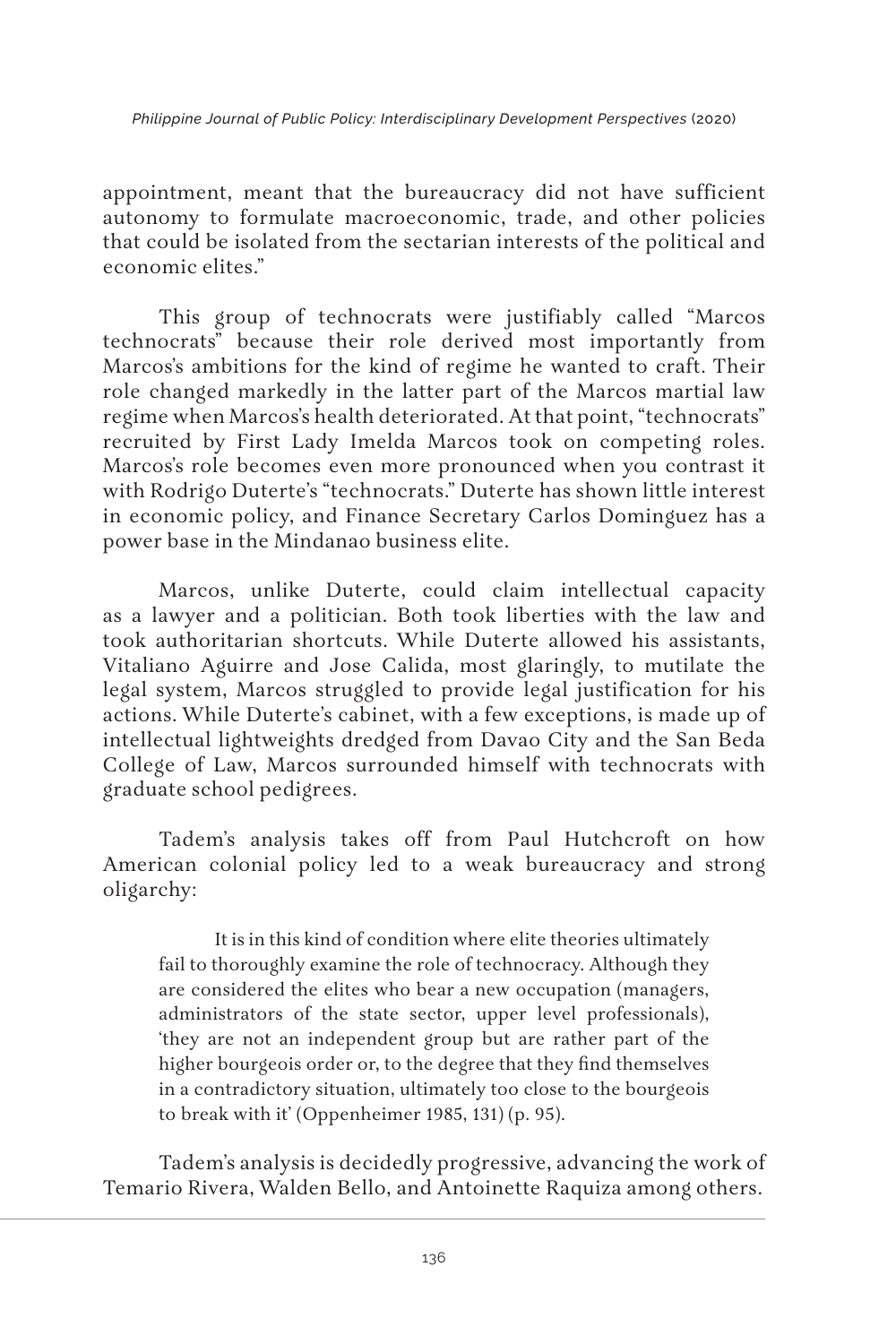Secondly, Tadem links the technocrats' role unequivocally with American dominance, in particular with US modernization theory:

In the developing regions such as in Southeast Asia, as well as in Latin America, the emergence of technocracy was given impetus by the political economy of US geostrategic concerns of the 1950s and the 1960s. This was preoccupied with the containment of communism as manifested by revolutionary forces at the onset of the Cold War. (p. 9)

Many of the ideas propagated by the Marcos technocrats derived from "modernization theory" which was popular at that time:

This was propagated foremost by the American economist Walt W. Whitman Rostow's five stages of economic growth (Latham 2000, 59). Rostow provided the modernization theory as being more than just an academic model. It proposed to understand better the process of global change and to identify ways by which the United States "could accelerate, channel and direct it" (Latham 2000, 2). (p. 11)

The period under study saw the transition from "import substitution" policies to "export oriented" policies, a process that began under the Diosdado Macapagal administration:

Under the Macapagal administration, there was thus the consolidation of two opposing factions of technocracy. On the one hand, the NEC [National Economic Council] was headed by Hilarion Henares who was an advocate of nationalist economic policy, which called for protectionism as well as an importindustrialization strategy… Such a position was opposed by the technocrats whom Macapagal recruited into the PIA [Program Implementation Agency] (e.g., Mapa and Fabella). (pp. 94–95)

…under the 1965 Marcos administration, Macapagal's technocrats who were advocates of import-substitution industrialization (ISI) were eased out. Foremost of this was NEC chair Hilarion Henares. Henares was supported by nationalist economists such as Alejandro Lichauco, who obtained a doctorate in economics from Harvard University. Lichauco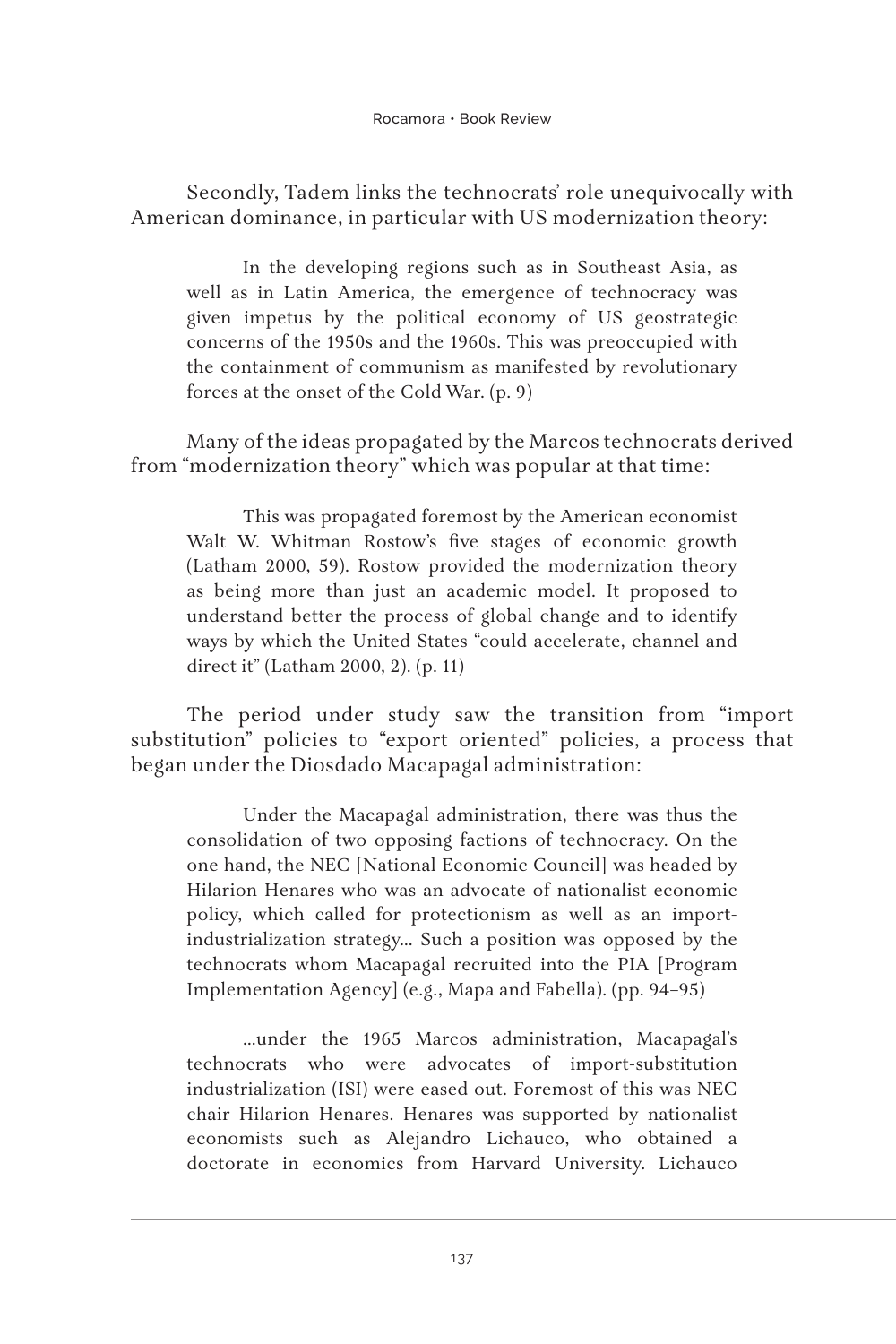was the Deputy of Emmanuel Q. Yap who founded and headed the Congressional Economic and Planning Office (CEPO), the forerunner of the Congressional Policy and Budget Research Department of the House of Representatives. (pp. 124–25)

Tadem understandably focuses on the policies espoused by the technocrats she studies. To highlight the significance of these policies, it would have been useful to give more space to the policies espoused by the "import substitution" technocrats. She identifies them as "a faction of technocracy that was identified with key members of the country's landed elites" (pp. 87–88) but does not elaborate further. The literature points to these landed elites' successful transition from land ownership to light manufacturing and service industries. How this was achieved, what divisions existed among these elites, and what economic policies they fought over are important issues.

Another set of issues that I wish Tadem had given more attention are those around the East Asian developmental states. I would have thought that Marcos's ambitions would have been supported by the discourse around the successful industrialization of South Korea and Taiwan under authoritarian regimes. This was particularly interesting because for a short time in the period under study even the World Bank looked with favor on these policies.

I look forward to this book's sequel dealing with the martial law period. I am particularly interested in the impact of the regime's continuing search for intellectuals to buttress the regime in the University of the Philippines (UP), partly because I personally experienced its consequences. Manda Elizalde, before he concocted the Tasaday hoax, succeeded in recruiting young UP Ph.D.s to assist the martial law regime. How this affected the social science departments and most importantly the history department of the UP would make for a fascinating, if perhaps painful story. The UP School of Economics is itself another study.

I was part of the story of the Institute of Asian Studies, which was transformed into the rather pretentiously named Philippine Center for Advanced Studies. This process derived directly from efforts of key personalities from Malacañang itself. The regime's needs were best illustrated by a study we were asked to review on the opening of